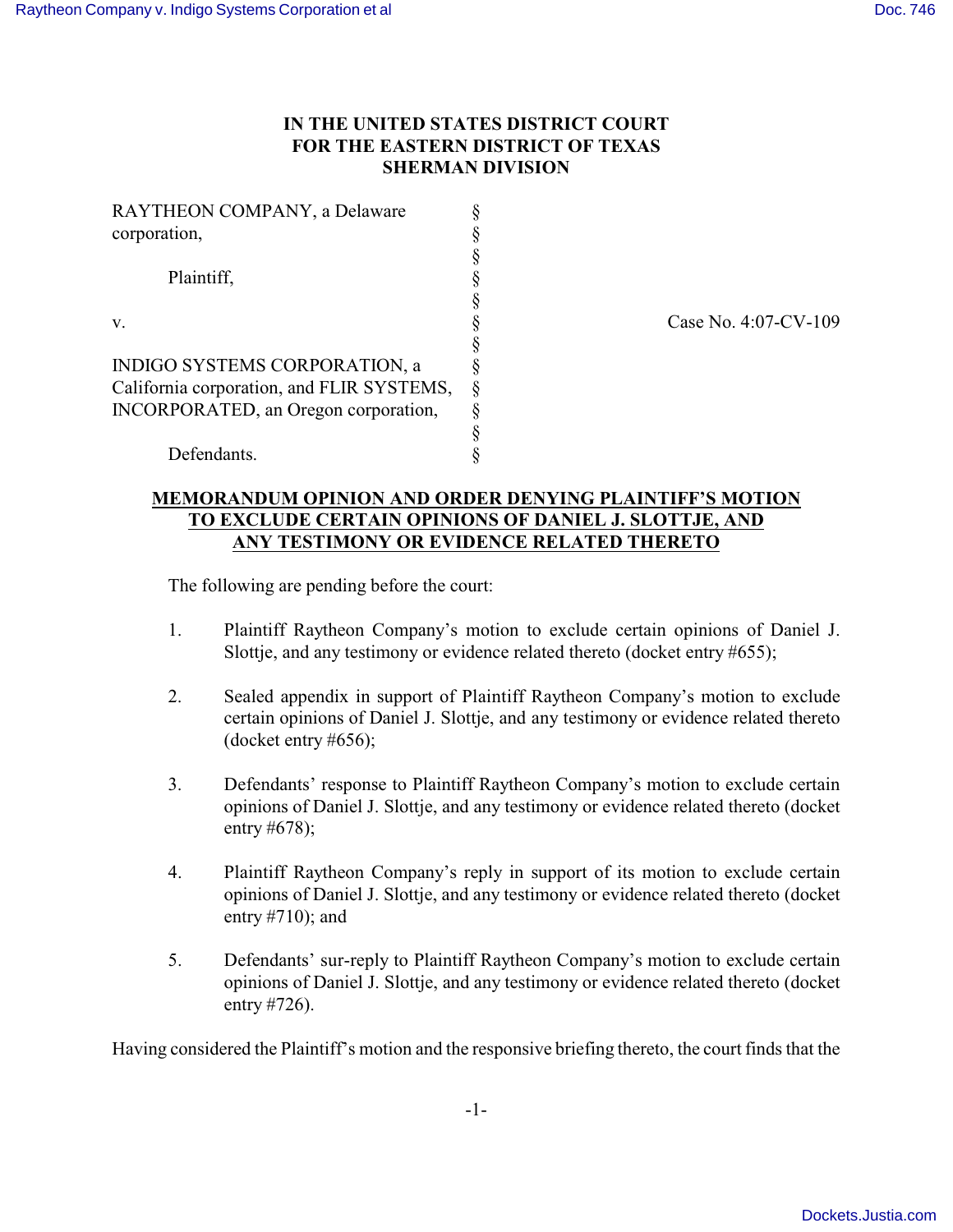motion should be denied.

The Plaintiff moves the court to exclude a portion of the Defendants' damages expert's report and any attendant testimony or evidence. The Defendants' damages expert is Daniel J. Slottje ("Slottje"). The Plaintiff moves the court to exclude the following from Slottje's report:

I also understand Defendants allege that Raytheon's sale of its RCI business to L-3 Communications may preclude Raytheon from obtaining damages for uncooled Embodying Cameras and Embodying Components sold by Defendants subsequent to that sale.

App. 10. The Plaintiff argues that the court should strike this portion of Slottje's report because even though Slottje did not identify any documents or testimony in support of his proposition, Slottje calculated alternative damage amounts based on the presumption that as a part of Raytheon's sale of its RCI business to L-3 Communications, Raytheon sold its trade secret rights. The Plaintiff contends that Slottje's proposition is simply not true. The Plaintiff further asserts that the Defendants have not previously made the allegation that the Plaintiff's damages should be reduced because the Plaintiff sold its uncooled trade secret rights. Based on the foregoing, the Plaintiff reasons that Slottje's assertion amounts to an improper legal conclusion.

In response, the Defendants argue that they moved for summary judgment on the issue at hand. Therefore, the Defendants argue that Slottje's alternative damages calculations are based on their previously disclosed contention that due to the aforementioned sale, the Plaintiff is precluded from seeking certain damages as a matter of law. Further, the Defendants argue that Slottje's opinions concerning the effect of the L-3 sale on the Plaintiff's damages may not be excluded simply because the Plaintiff disagrees with the basis for said opinions. Finally, the Defendants argue as follows: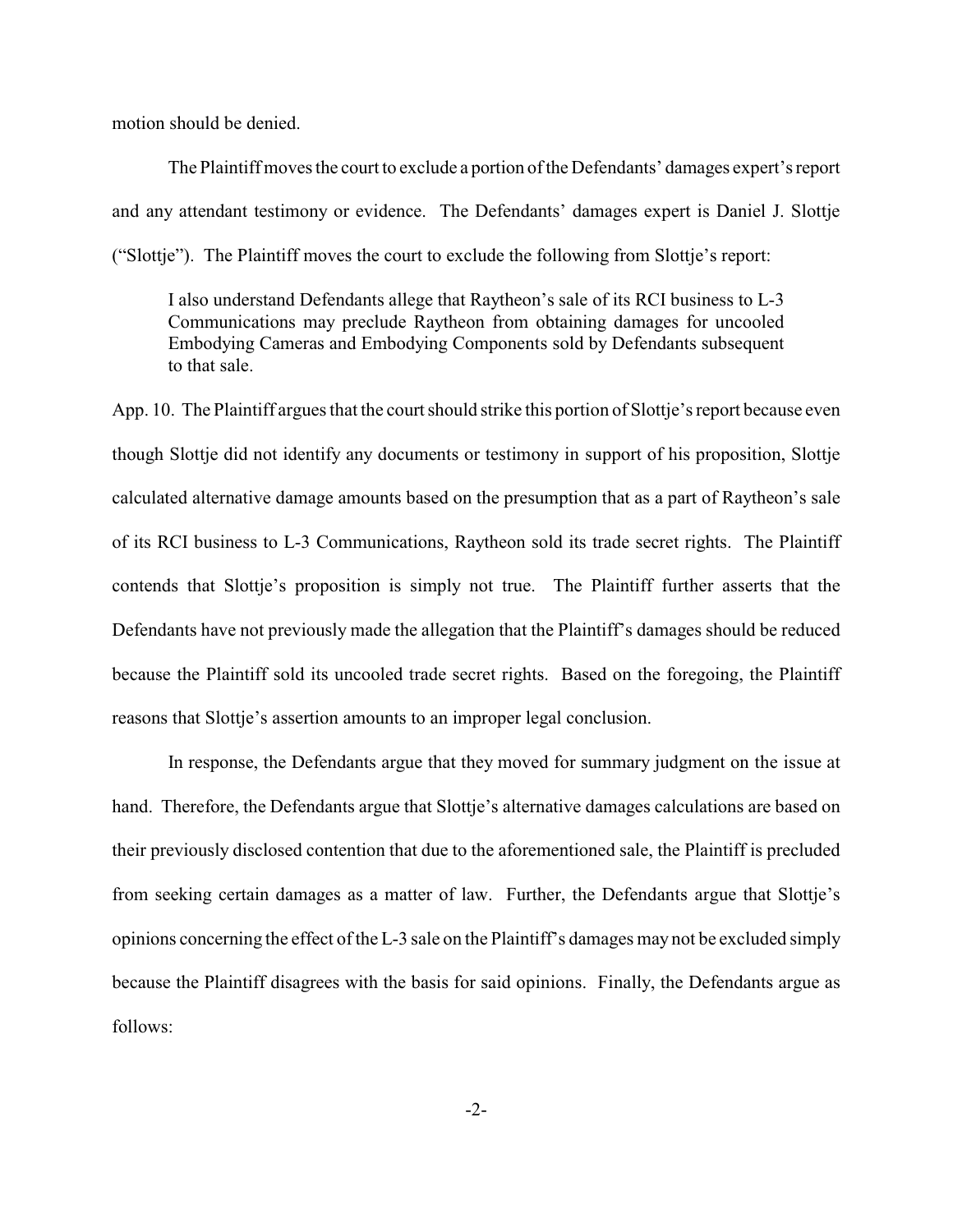. . . Slottje is not proffering any opinions and testimony that, as a result of the L-3 Sale, Raytheon lacks standing to sue Defendants for their alleged trade secret misappropriation. Rather, as is typical of damages experts, Slottje merely *assumes* that the L-3 Sale resulted in Raytheon's loss of ownership of certain trade secret misappropriation claims and, based on that assumption, calculates alternative damages amounts. In other words, Defendants, not Slottje, will prove at trial that the L-3 Sale deprived Raytheon of ownership of its trade secret misappropriation claims against Defendants.

DEFS. RESP., p. 3.

The parties clearly disagree on the effect of the L-3 sale on the Plaintiff's damages.<sup>1</sup> However, at this juncture, the court finds that the Plaintiff has failed to meet its burden to exclude Slottje's assumptions. "Among the conditions imposed by the Federal Rules of Evidence on the admissibility of expert opinion testimony is that the testimony be 'based on sufficient facts or data.'" *Moore v. Int'l Paint, L.L.C.*, 547 F. App'x 513, 515 (5th Cir. 2013), quoting FED. R. EVID. 702(b). "Under the framework explained in the Supreme Court's*Daubert* [*v. Merrell Dow Pharmaceuticals*, 509 U.S. 579, 113 S.Ct. 2786, 125 L. Ed. 2d 469 (1993)] decision, 'Rule 702 assigns to the district judge a gatekeeping role to ensure that scientific testimony is both reliable and relevant.'" *Id*., quoting *Johnson v. Arkema, Inc.*, 685 F.3d 452, 459 (5th Cir. 2012) (internal quotation marks omitted in original). "The *Daubert* reliability analysis applies to, among other things, 'the facts underlying the expert's opinion.'" *Id*., quoting *Knight v. Kirby Inland Marine Inc.*, 482 F.3d 347, 355 (5th Cir. 2007) (internal quotation marks omitted in original). "Although the *Daubert* reliability analysis is flexible and the proponent of the expert evidence need not satisfy every one of its factors,

<sup>&</sup>lt;sup>1</sup>It appears to the court that the Plaintiff is moving to strike Slottje's alternative damages calculations on issues that should be resolved at summary judgment or at trial. As a matter of fact, the parties raised a number of issues in their briefing that are not addressed in this order by referring the court to their summary judgment briefing. Accordingly, to the extent that Slottje's testimony will be affected by this court's summary judgment opinion, the court will address those issues when it reaches the appropriate motion for summary judgment.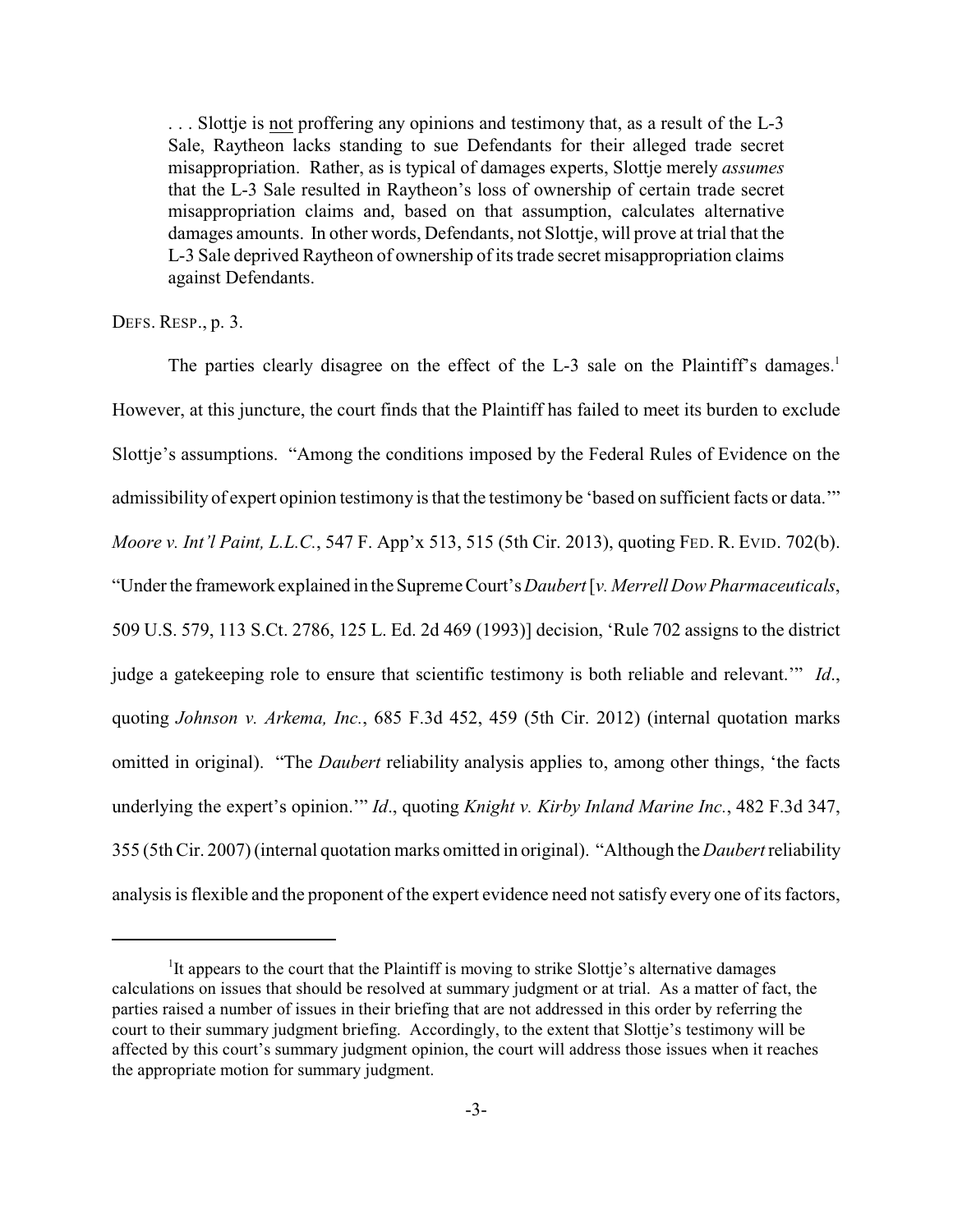*United States v. Hicks*, 389 F.3d 514, 525 (5th Cir. 2004), 'the existence of sufficient facts . . . is in all instances mandatory[.]'" *Id*., quoting *Hathaway v. Bazany*, 507 F.3d 312, 318 (5th Cir. 2007).

"Of course, '[w]hen facts are in dispute, experts sometimes reach different conclusions based on competing versions of the facts.'" *Id*., quoting FED. R. EVID. 702 advisory committee's note. "Generally, the 'fact-finder is entitled to hear [an expert's] testimony and decide whether ... the predicate facts on which [the expert] relied are accurate.'" *Id*., quoting *Pipitone v. Biomatrix, Inc.*, 288 F.3d 239, 250 (5th Cir. 2002). "At the same time, however, expert testimony that relies on 'completely unsubstantiated factual assertions' is inadmissible." *Id*., quoting *Hathaway*, 507 F.3d at 319 n. 4. "When an expert's testimony is 'not based upon the facts in the record but on altered facts and speculation designed to bolster [a party's] position,' the trial court should exclude it." *Id*., quoting *Guillory v. Domtar Indus., Inc.*, 95 F.3d 1320, 1331 (5th Cir. 1996).

Here, the Defendants previously moved for summary judgment on the issue of the Plaintiff's alleged sale of certain trade secret rights. Based on the Defendants' previously disclosed position that the Plaintiff sold certain trade secret rights, Slottje calculated alternative damage amounts based on this presumption. While the Plaintiff disagrees with the Defendants' position, the fact-finder is in the best position to weigh the facts concerning the sale. Certainly, the Plaintiff will have every opportunity to cross-examine any witness concerning the terms of the L-3 sale and the finder of fact will be able to weigh the testimony in reaching its opinion.

Finally, the Plaintiff's concern that Slottje's statement that the Plaintiff's sale of its RCI business to L-3 Communications might preclude the Plaintiff from obtaining certain damages amounts to an improper legal conclusion lacks merit. Slottje merely assumed an alternative damages model in the event the fact-finder concluded that the Plaintiff sold certain trade secret rights. As